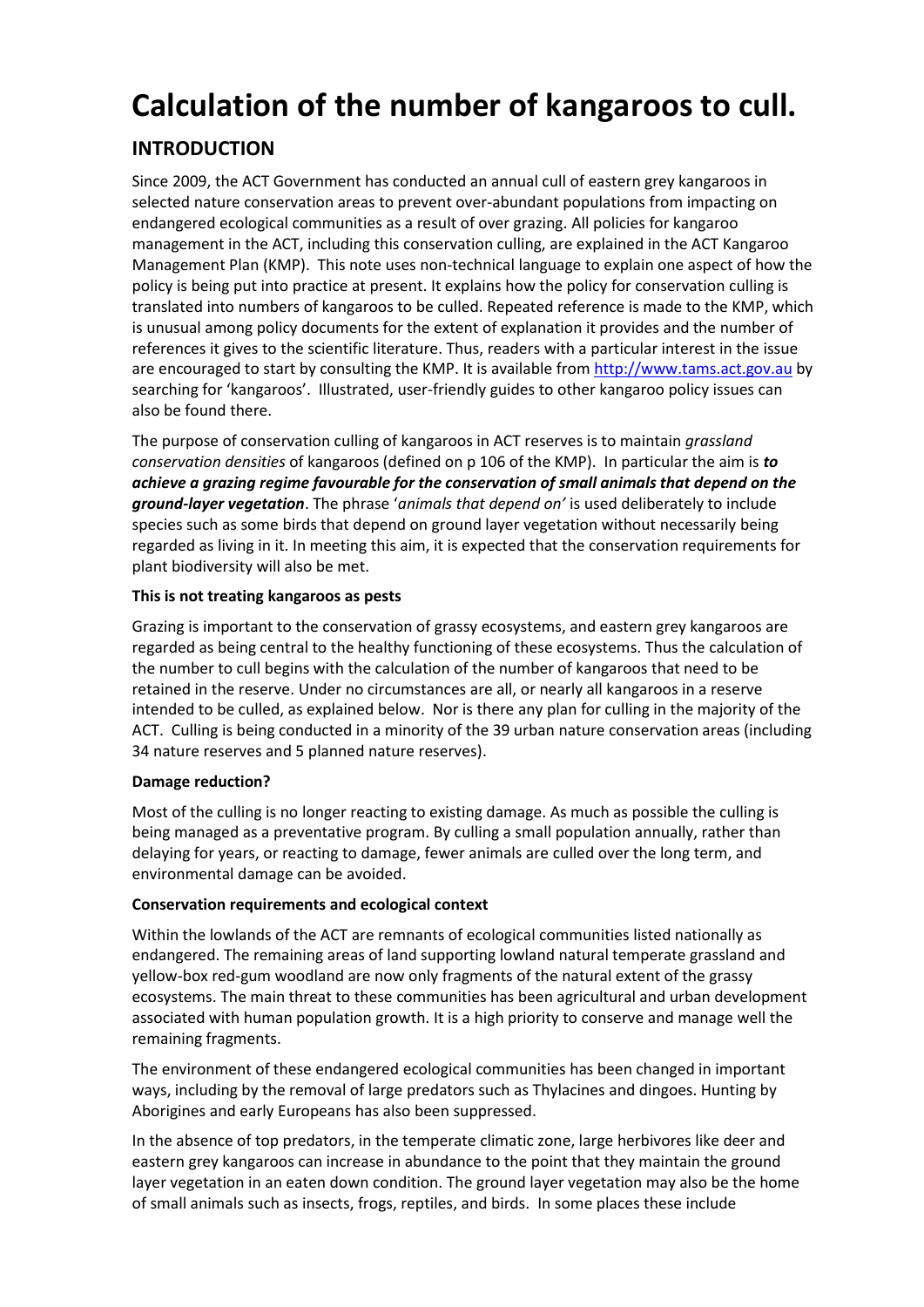threatened species such as grassland earless dragons, striped legless lizards, and hooded robins. When eaten down, the grassy ecosystems no longer provide food (such as plentiful insects) for these animals, nor shelter from their predators (such as native birds of prey). This can lead to a decline in their populations and localised extinction. To protect the populations of small animals and the health of the ecosystem, kangaroo grazing needs to be kept at moderate levels (Figure 1). In this sense the culling is filling the role of the missing predators.

**Figure 1:** The aim of the conservation culling policy is to moderate grazing pressure and reduce



the risk of biodiversity losses due to either undergrazing or overgrazing.

#### **Access to scientifically based evidence**

The ACT Government has access to reports from kangaroo research carried out all over Australia, and has made a significant contribution itself through the local research it has supported. This has included the first population dynamics study of the eastern grey kangaroo species, and the first for any kangaroo in a temperate environment. Research has also been conducted on kangaroo movement behaviour, fertility control, fecundity, and body condition. Research partners have documented the conservation effects of kangaroo grazing. A substantial body of knowledge is now available on which kangaroo management decisions can be based.

Chapter 3 of the KMP deals with kangaroo ecology generally and Chapter 5 identifies conservation impacts. Research that demonstrates kangaroo impacts in the ACT has been available for many years (for birds Neave and Tanton 1989). After the KMP was published, the results of other scientific investigations of kangaroo grazing and biodiversity have begun to become more accessible (McIntyre *et al*. 2010, Barton *et al*. 2011; Diamond *et al*. 2012, Manning *et al*. 2012) and there are ongoing PhD research projects not yet complete. Taken together, these studies verify that the effects on biodiversity of heavy grazing by kangaroos are at least as great as they appeared to be when the KMP was written.

### **Can a native species have an impact on other native species?**

It is sometimes claimed that kangaroos, being a native species, could do no harm to another native species. Section 3.8.4 (p 51) of the KMP gives examples to the contrary, of native species having detrimental conservation effects. One example similar to that of kangaroos, is that the loss of grizzly bears and wolves from most of the lower 48 states of the USA enabled deer populations to increase, causing over-browsing of certain forest plant species and leading to deer culling programs. Wolves and bears are now being re-introduced into some areas.

#### **Alternatives to culling**

The ACT Government has contributed more than any other state or territory to research into the development of kangaroo fertility control. After many years, some very encouraging results have recently emerged. Further research will proceed through the (nationally funded) Invasive Animals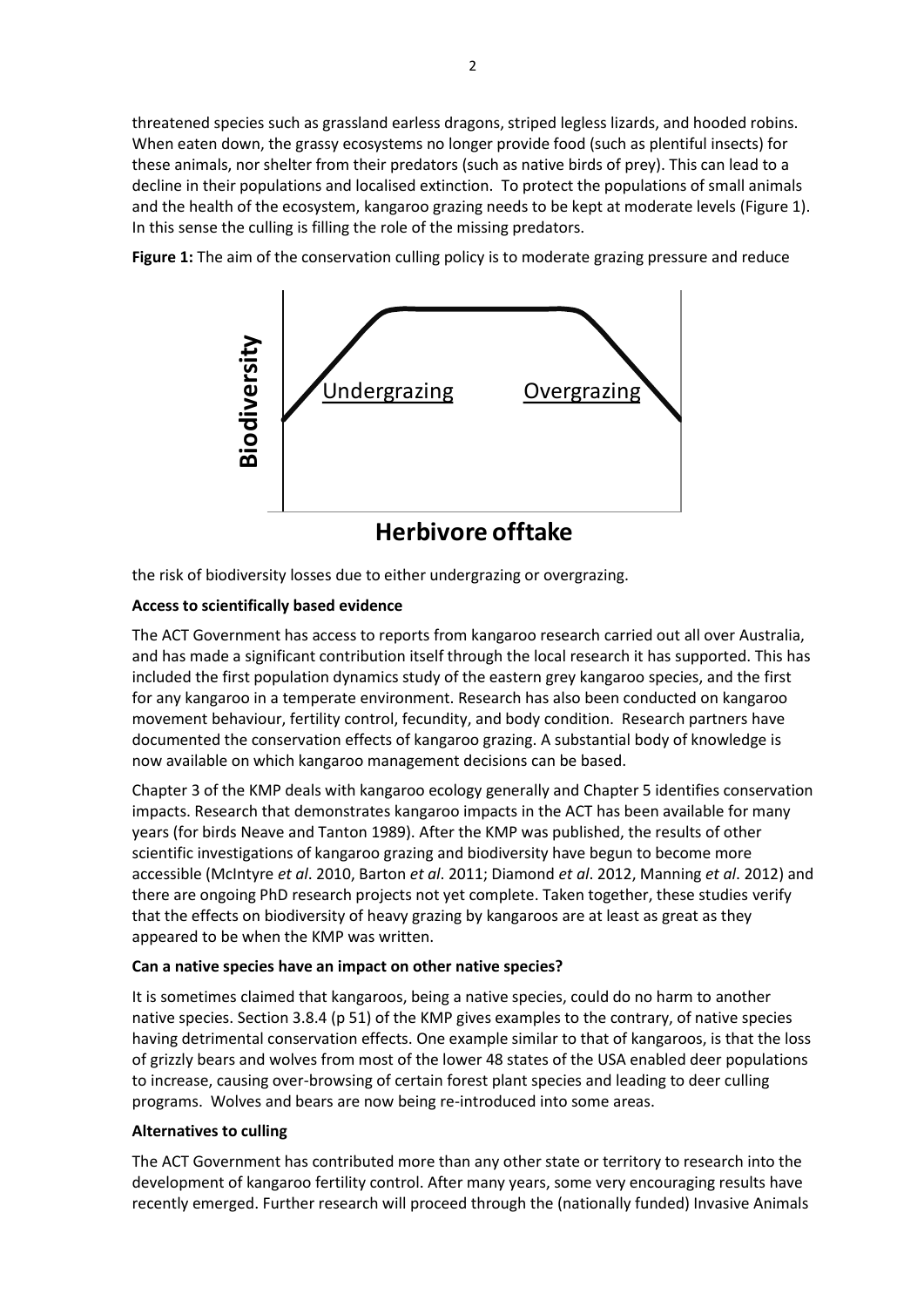Co-operative Research Centre. For more information go to [www.environment.act.gov.au](http://www.environment.act.gov.au/) and search for 'kangaroo research'.

## **DECIDING HOW MANY TO CULL**

There is no way to know how many kangaroos there were in pre-human times or pre-European times. Rather we must be guided by research on the habitat requirements of grassland dependent animals and plants. Field measurement and ecological modelling have suggested some starting figures for the ideal numbers of kangaroos and amounts of ground layer vegetation. They are specific to each site, and will be adjusted in future on the basis of increased knowledge.

A separate calculation of the number to cull is carried out each year, for each reserve. A formula is used to help calculate the number of kangaroos to be killed as follows:

(A) the **number to remain** after culling is subtracted from (B) the **current population**, making allowance for (C) **population growth** in the interim to the next cull.

The three components of this formula are explained in the following points (A) to (C).

# *(A)Calculating the number to remain*

The number to remain is the 'grassland conservation density' (see above and KMP p106). On current knowledge it is estimated that a density of one kangaroo per hectare in grassland is likely to provide the desired conservation environment in average pasture growth conditions, with the corresponding figures for other vegetation types being inversely proportional to the percentage canopy cover, i.e. Open Woodland = 90% of grassland; Woodland = 50% of grassland; and Forest/Open Forest = 10% of grassland. Thus it would be calculated that a reserve comprising 100 ha Forest, 100 ha Open Woodland and 100 ha Grassland could sustain 10+90+100=200 eastern grey kangaroos without threatening the small ground dwelling animals. But ecologicallybased management requires professional judgment as well as answers from formulas. For example, a degraded grassland would recover faster if grazing pressure was kept lower for a few years, whereas a grassland which had grown tall for several years may benefit from more severe grazing pressure for a short time. In a similar way, adjustment for pasture type would be appropriate, providing it is kangaroo specific. (Eastern grey kangaroos have different feeding preferences to livestock.)

Therefore the first step in determining the number of kangaroos to remain after culling is to consistently and objectively map the tree density, as Grassland, Open Woodland, Woodland, etc, and measure the area of each culling site which is occupied by each of these vegetation types. This mapping has been done by computerised image analysis from recent aerial photography (Fletcher *et al* 2013). The same mapping can also be used for stratification of the sampling design for kangaroo counting (below).

Where one kangaroo population ranges between different landuses, it should be recognised that the calculation described above is only applicable to the conservation component. See 'Kangaroo Management Units'.

# **(B)***The size of each kangaroo population*

### **Kangaroo Management Units**

Urban and peri-urban nature reserves are small (often 1–3 sq km) and the kangaroo population may occupy both the nature reserve and any adjoining open space areas such as rural leases, golf courses or horse paddocks. To count the kangaroo population on only one of the component areas at a time would be unreliable, due to the movement of kangaroos between them. Therefore the population in a **Kangaroo Management Unit (KMU)** is counted, typically an area bounded by high speed roads and the suburban edge, or other features known to inhibit kangaroo movement (Figure 2). Typically the kangaroo population moves readily between the component areas and grazes more intensively in different components at different times of day, season and year.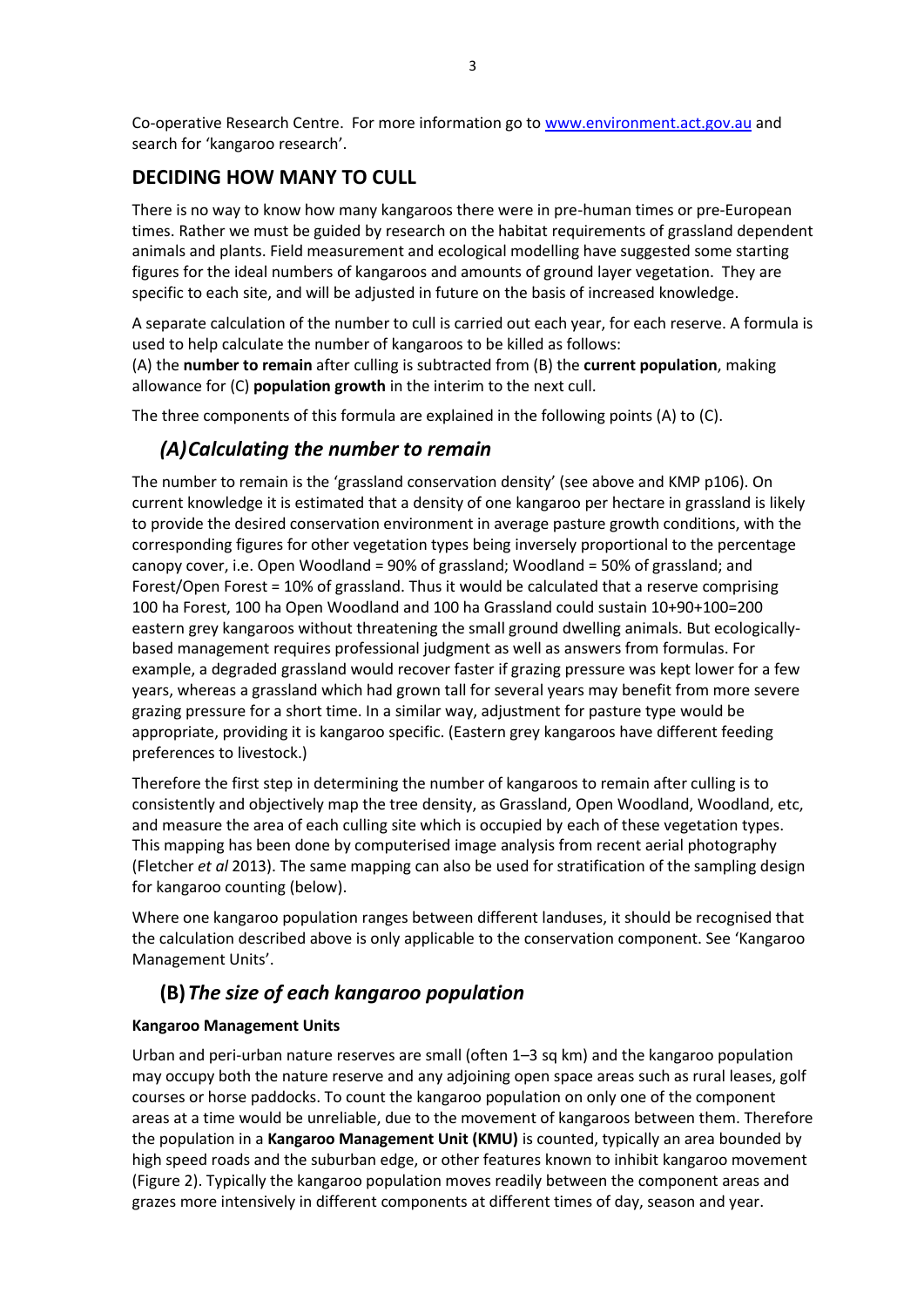Where wildlife populations are shared between nations, states or landowners, discussion, cooperation, and pragmatic compromise are required. For example, the 'grassland conservation density' specified above is several times higher than the kangaroo density on the average rural property, so which should be used to determine how many kangaroos in the KMU should be culled? No simple answer will be correct. To calculate the cull (inevitably affecting the population ranging over the entire KMU) based on either the rural standard or the conservation standard, would give the wrong answer for the other landuse. The best solution will be one that takes account of more than just kangaroos and culling. Numerous strategies and 'tools' are potentially available to assist with the co-operation, including simple things like conducting the cull of the shared population mainly where the lower density is desired, and using livestock for brief periods of conservation grazing to target an additional grazing effect to the areas where it will have greatest benefit.



### **Figure 2: Example of KMU, showing multiple land tenures and vegetation classification**

The Mt Painter Kangaroo Management Unit (KMU) is bounded by suburbs and three high speed roads (≥ 80kph). It comprises a number of land tenures separated by stock fences, including those named in blue on the map, all of which are inhabited by the one kangaroo population. This figure also illustrates the vegetation mapping used to stratify the sampling for the pellet and line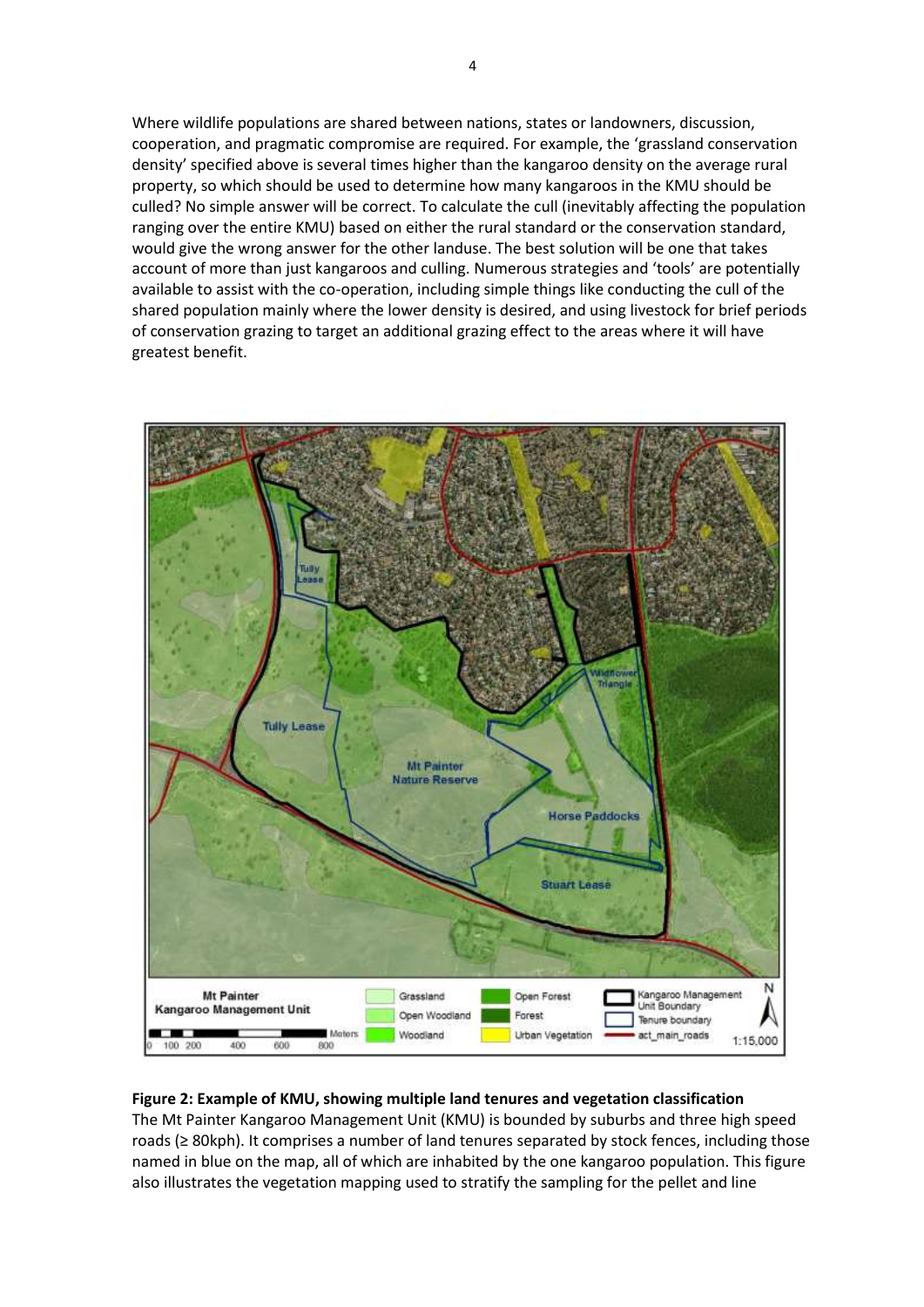transect methods. The vegetation classification is shown as a semi-transparent layer over an aerial photo.

#### *Counting methods*

KMP Appendix 1 is an explanation of the kangaroo counting methods used in Australia with examples from the ACT. In brief, simply counting the individual kangaroos is possible in some cases (Direct Counts) while other sites require a larger number of people to 'Sweep Count' the area. Repeat counts are used to evaluate the reliability of both methods. 'Line Transect Counts' (one of the 'Distance' family of methods, and the most widely used survey method in the world for wildlife populations) involve the measurement of range and bearing to kangaroos seen from pre-determined routes through the area, and computation of the 'detection function' for each vegetation type on each site to express the probability of kangaroo groups being recorded as a function of distance from the survey transects. 'Pellet counts' are advantageous in wooded areas and where kangaroos are using separate foraging and resting areas because the kangaroos themselves do not have to be seen. Instead the density (No./ha) of kangaroo faecal pellets is measured, then converted to kangaroo density by comparison with a calibration site where the kangaroos can be counted directly. Pellet counts require a statistical sampling design, and both pellet counts and line transect counts are 'stratified' (statistically sub-divided) using the vegetation classes mentioned above.

# *(C)Allowing for kangaroo population growth*

The grassland conservation density is an average for the year, so the population starts the year below the target and ends the year above it. For example, if the target was 1/ha, and the annual population growth rate was 20%, the cull should reduce the density to 0.91/ha and it will end the year at 1.10/ha.

It is easy to under-recognise population growth. It surprises many people that the kangaroo population in Canberra has increased strongly in recent decades. Kangaroos are continuing to reach new sites in the urban area, and subsequently to increase gradually within each site. The population growth rate (PGR) typically observed during drought was 17–20% annual increase. Such PGRs well below the maximum of which the species is capable, result from the combined effects of food limitation, foxes, motor vehicle collisions and domestic dogs. After the drought, higher rates were expected but in a number of cases, these years of long grass were associated with reduced population growth rates. However the capability of the species for higher PGR has been demonstrated many times. For example in the presence of foxes but not vehicle traffic or dogs, the kangaroo population at Belconnen Naval Transmission Station grew at up to 57% per year. Although the food supply is the major limiting factor, it seems likely from this and various other evidence, that in the urban area 'predation' by cars may be significantly limiting the growth rate of kangaroo populations. Fox predation is also likely to be important (fox density is high in the urban area).

Post-cull growth rates are likely to be higher than those of unculled populations and in some locations this effect is greater due to immigration from adjoining unculled areas. As a general guideline for kangaroo populations culled to well below the maximum possible density, 0-30% annual growth is currently taken as a reasonable expectation, depending on weather and sitespecific circumstances. The ACT Government has commenced work to enable this rate to be reviewed in future by examining series of annual counts from the same sites in relation to known sources of change such as rainfall, and culling on adjoining areas.

There are often circumstances where net emigration may apply; that is where the culled population is likely to be a source of kangaroos moving out onto adjoining farmland (which is almost invariably culled to lower density than the reserve). It is appropriate to apply expert judgment to allow for the effects of immigration or emigration in deciding the number to cull. The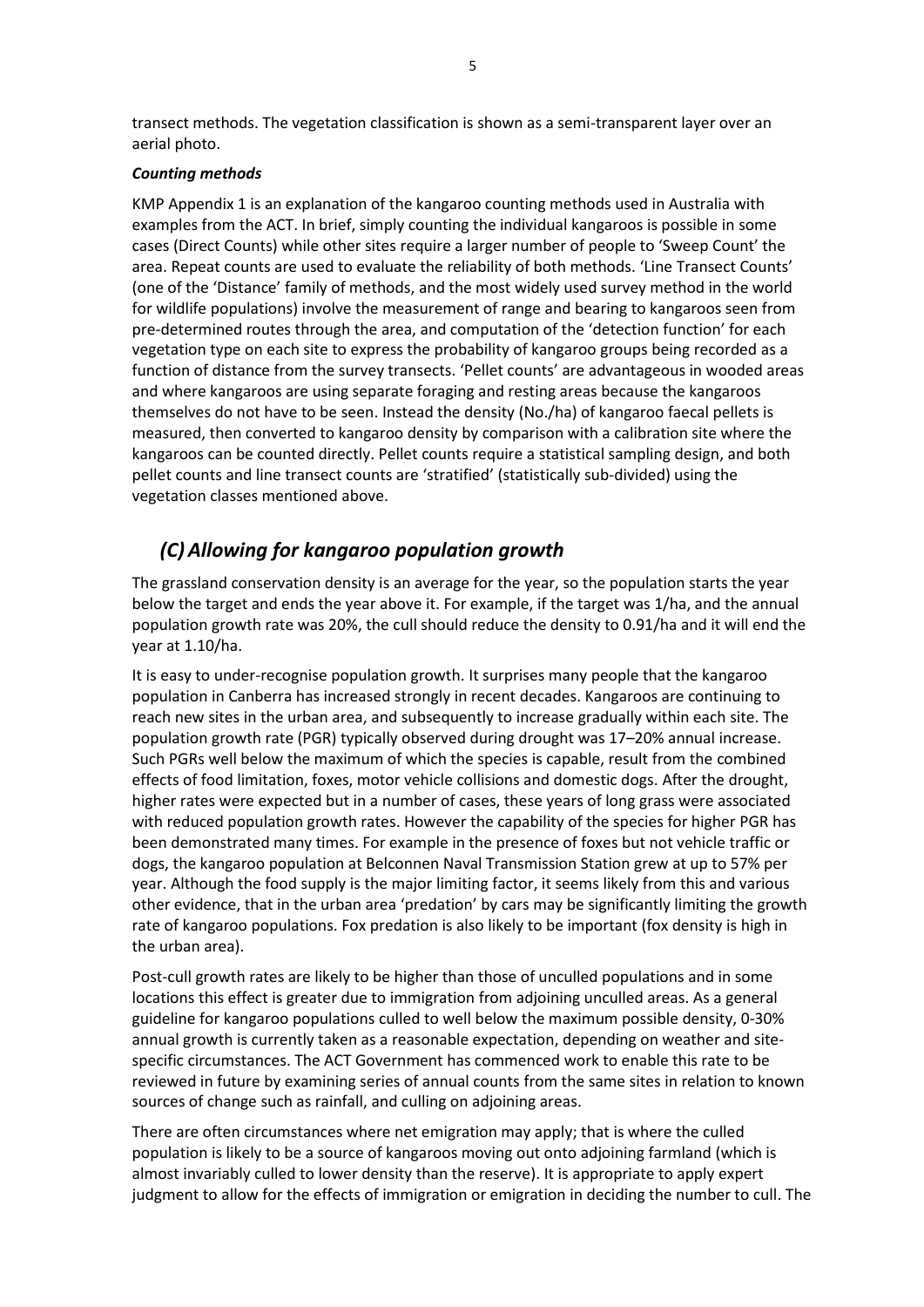level of coordination between landholders and the quality of any kangaroo fencing are important considerations in this decision.

### **WHAT HAPPENS TO THE KANGAROO POPULATION AS A RESULT OF THIS?**

Repeated application of this program reduces the kangaroo population compared to what it would have been otherwise. For example the unculled kangaroo population at Red Hill has increased steadily in recent years (Figure 3) whereas even inside the protective fox and cat-proof fence at Mulligans Flat Woodland Sanctuary, by early 2013 the kangaroo density was close to the desired 1/ha as a result of culling (Figure 4). Another feature evident from the charts is that smaller and fewer culls were applied where kangaroos were fewer and population growth was lower, eg at Kama Nature Reserve (Figure 5) probably due to kangaroos moving out onto adjoining rural property (where they are managed to lower density). In other areas, culling was undertaken more often, eg at the Callum Brae woodland (Figure 6) as this site is affected by immigration from an adjoining unculled area. If culling is interrupted or insufficient for any reason, as has occurred at Wanniassa Hills Nature Reserve (Figure 7), little reduction in kangaroo density can be expected. If density is little changed, a benefit to biodiversity is not likely.

### **CONCLUSION**

The papers referenced above confirm the scientific rationale given in the KMP for the conservation culling policy – kangaroo density must be kept below the unmanaged level to conserve the biodiversity of the grassy ecosystems. It is evident from charts such as Figures  $2-6$ that the conservation culling program is being managed in a consistent fashion based on ecological objectives (provided broadly in the KMP). It is also evident that in the several reserves where culling takes place, kangaroo populations are being reduced compared to what they would have been without culling, leaving a managed population in each reserve.



#### **Red Hill KMU** (409 ha)

**Figure 3**: Density of Eastern Grey Kangaroos at Red Hill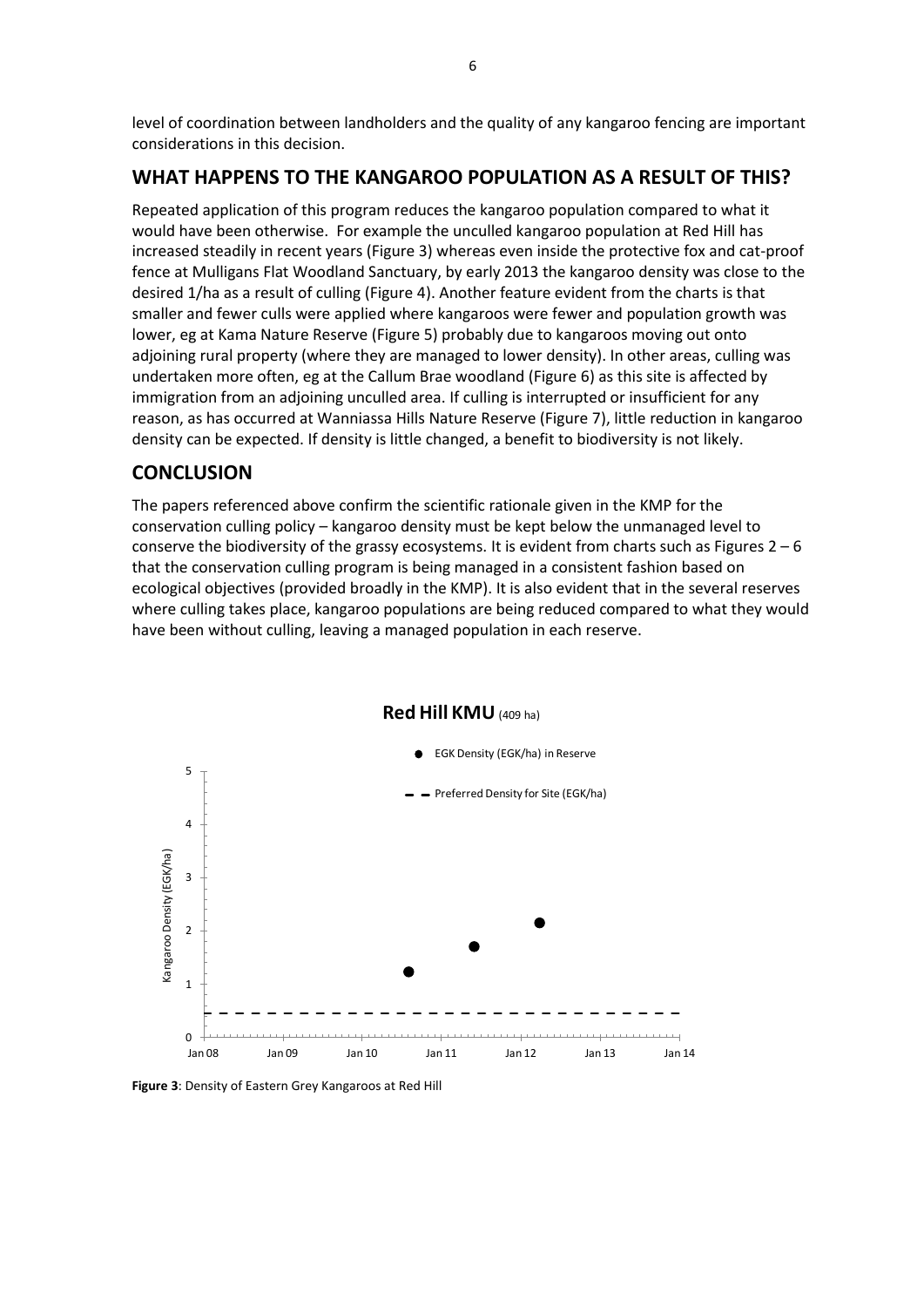

### **Mulligans Flat Woodland Sanctuary** (352 ha outside exclosures)

**Figure 4**: Density of Eastern Grey Kangaroos at Mulligans Flat Woodland Sanctuary (inside fence) showing magnitude of culls, and preferred kangaroo density.



**Kama Nature Reserve** (155ha)

**Figure 5**: Density of Eastern Grey Kangaroos at Kama Nature Reserve showing magnitude of culls, and preferred kangaroo density.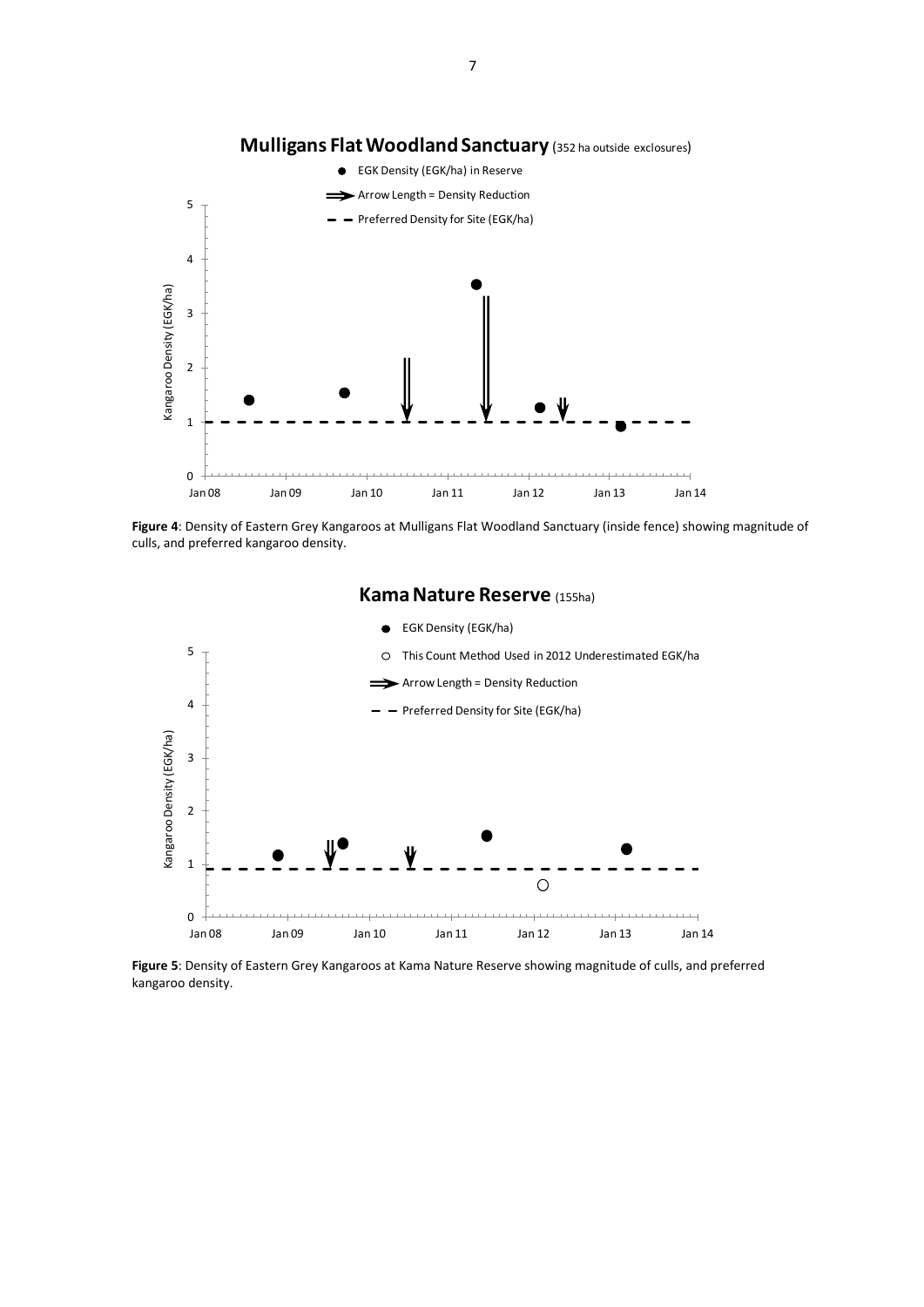

**Figure 6**: Density of Eastern Grey Kangaroos at Callum Brae Nature Reserve showing magnitude of culls, and preferred kangaroo density.



**Figure 7**: Density of Eastern Grey Kangaroos at Wanniassa Hills Nature Reserve – effectively an unculled site.